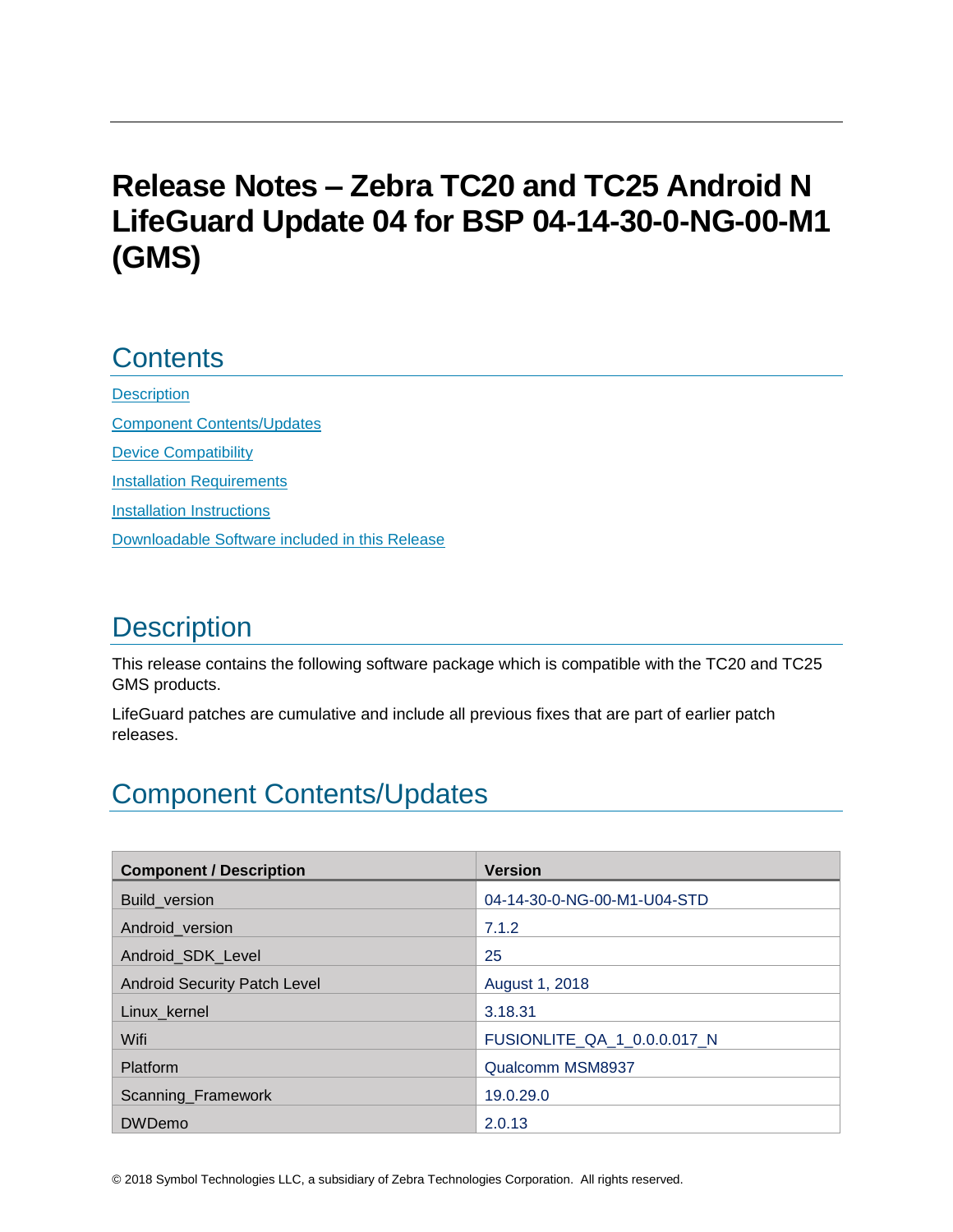| <b>OSX</b>            | QCT.71.7.6.6.UL                     |
|-----------------------|-------------------------------------|
| <b>MXMF</b>           | 8.0.1.2                             |
| Touch                 | Focaltech V1.1 20161103 (fw:0x24)   |
| Bluetooth_Stack       | CNSS.PR.4.0-00388/01050102          |
| Flash_Size            | 16G /32G                            |
| RAM_Size              | 2G                                  |
| <b>GPS</b>            | MPSS.JO.3.0-00295-8937_GENNS_PACK-1 |
| <b>MMS</b>            | 7.1.2                               |
| RIL_Version           | 1.0                                 |
| BT_Pairing_Utility    | 3.8                                 |
| Datawedge             | 6.8.54                              |
| Camera                | LA.UM.5.6.r1-04600-89xx.0-1         |
| <b>PTT</b>            | 3.1.35                              |
| RxLogger              | 5.4.10.0                            |
| StageNow              | 3.0.1.1038                          |
| Data_Analytics        | 3.3.0.1113                          |
| <b>EMDK</b>           | 6.9.16.1216                         |
| <b>IMEI SV Number</b> | 06                                  |
| <b>OEM Config</b>     | 8.0.0.4                             |
| <b>File Browser</b>   | 1.19.1.5                            |
| <b>DDT</b>            | V1.15.0.14                          |

#### **1. CFE v4 Updates:**

❖ CFE-TC2X-N-XX-041430-G-00-04.zip (GMS)

#### 1. **Android Security Patch Level**: August 01, 2018

Use the below link to see the Android Security bulletin for more information: <https://source.android.com/security/bulletin/>

- o Updated below mentioned components:
	- MXMF Version 8.0.1.2
	- DataWedge Version 6.8.54
	- EMDK Version 6.9.16.1216
	- StagingClient Version 3.0.1.1038
	- File Browser -- Version 1.19.1.5
	- DDT -- Version 1.15.0.14
	- OEM Config Version 8.0.0.4
	- Data Analytics -- Version 3.3.0.1113
	- Wifi -- Version FUSIONLITE\_QA\_1\_0.0.0.017\_N
- o SPR35005 Resolved an issue wherein the Proximity being Suspended.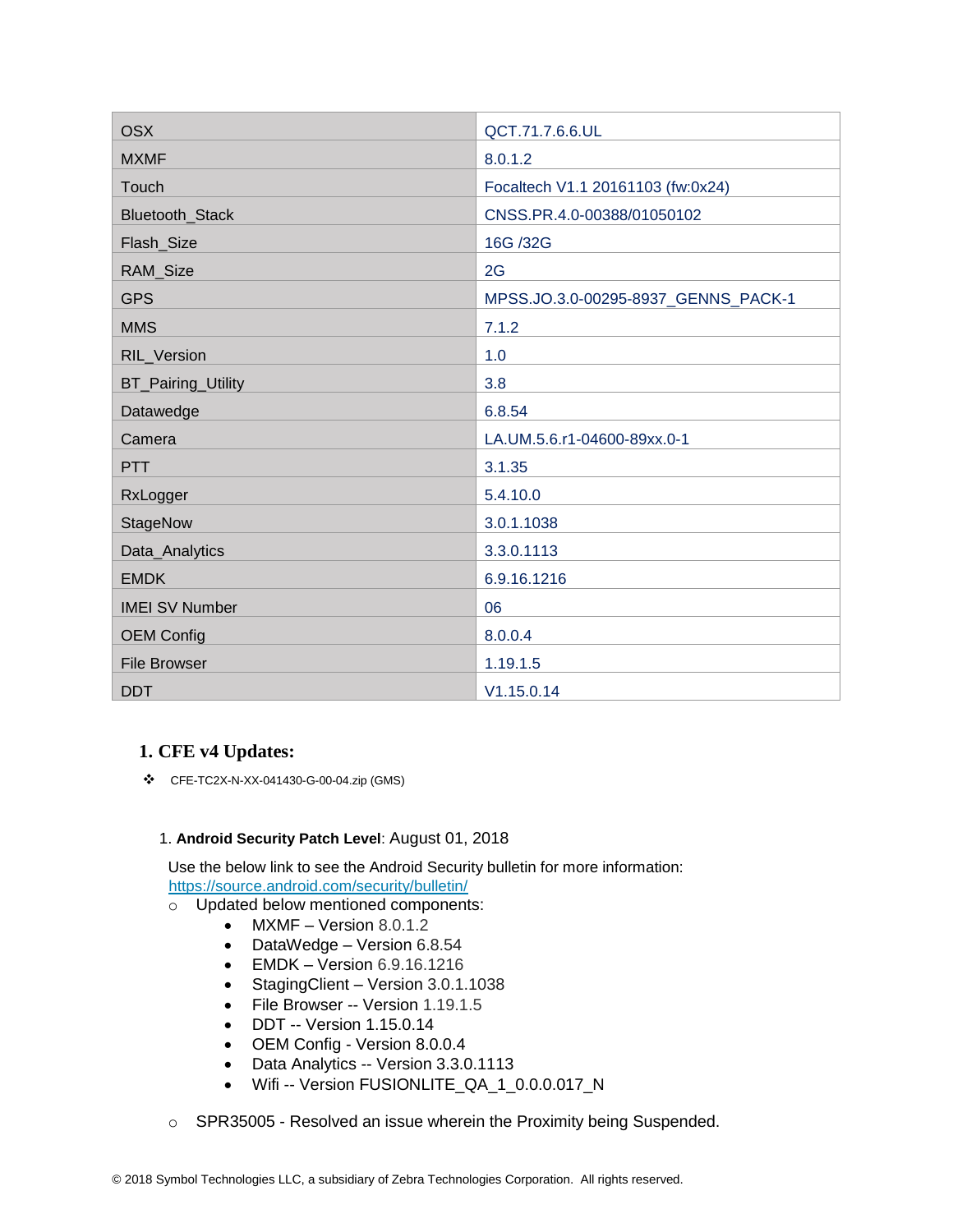- $\circ$  Added cellular WAN changes to support some Latin American (LATAM) carriers certification. TC25 now supports following Latin America Carriers
	- AT&T Mexico
	- Telcel Mexico
	- Telefonica Columbia
- o Changes for Telenor Denmark carrier certification:
	- SPR34858 Corrected SIM PIN Retry Count
	- Danish language translations

#### **2. CFE v3 Updates:**

❖ CFE-TC2X-N-XX-041430-G-00-03.zip (GMS)

#### 1. **Android Security Patch Level**: July 01, 2018

Use the below link to see the Android Security bulletin for more information: <https://source.android.com/security/bulletin/>

- o Updated below mentioned components:
	- MXMF Version 8.0.1.2
	- DataWedge Version 6.8.54
	- $\bullet$  EMDK Version 6.9.16.1216
	- StagingClient Version 3.0.1.1038
	- File Browser --1.19.1.5
	- DDT -- 1.15.0.14
- $\circ$  SPR34716 Resolved an issue wherein the MX was getting killed by Backup manager and didn't restart properly.
- $\circ$  SPR34145 Resolved an issue wherein indexing of the WEP key was not handled correctly.
- $\circ$  SPR34429 Resolved an issue wherein failed to emit scan beam if the application was launched during device suspend.

#### **3. CFE v2 Updates:**

❖ CFE-TC2X-N-XX-041430-G-00-02.zip (GMS)

#### 1. **Android Security Patch Level**: June 01, 2018

Use the below link to see the Android Security bulletin for more information: <https://source.android.com/security/bulletin/>

- o Updated below mentioned components:
	- MXMF Version 8.0.0.10
	- DataWedge Version 6.8.50
	- EMDK Version 6.9.16.1216
	- Staging Client Version 3.0.1.1037
	- File Browser --1.19.1.5
	- DDT -- 1.15.0.14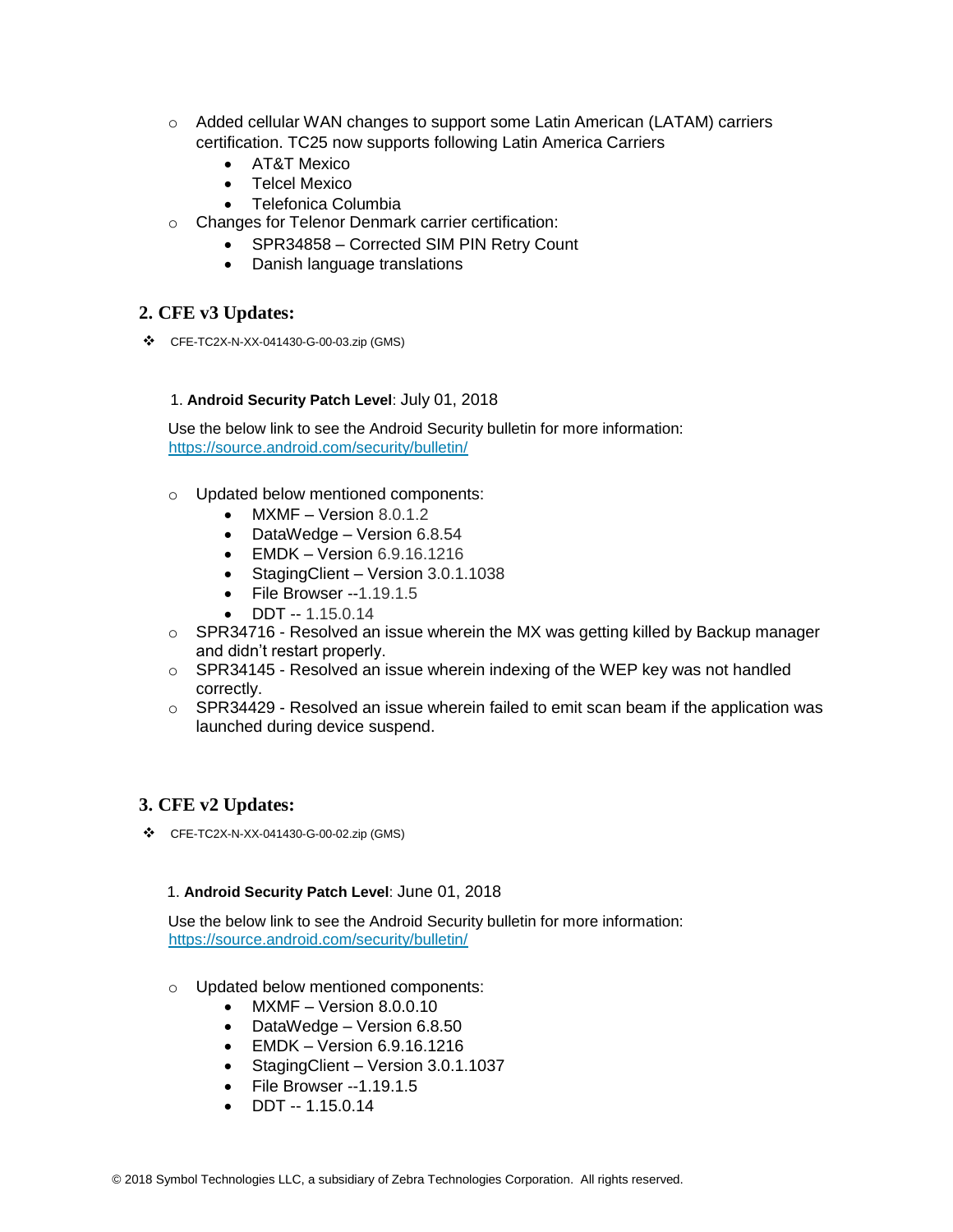- $\circ$  SPR33671 Resolved an issue wherein user was unable to create WIFI profile with username as backslash followed by number
- $\circ$  SPR34267 Resolved an issue wherein the device was failed to enable USB debugging when a barcode was scanned.
- $\circ$  SPR33862 Resolved an issue wherein the Screen Time off settings using Display manager CSP was not working.
- $\circ$  SPR34145 Resolved an issue wherein indexing of the WEP key was not handled correctly.
- $\circ$  SPR33973 Resolved an issue wherein erroneously loading default profile by providing feature to ignore disabled profiles in DataWedge
- o SPR33848 Added support to included category field in intent profile in StageNow.
- $\circ$  SPR34189 Resolved an issue wherein low ram and oom limit adjustments to provide more free memory.
- $\circ$  SPR33639 Resolved an issue wherein the customer app install and launch during device sleep state and device stop emitting scan beam after awake from suspend.
- $\circ$  SPR33876 Resolved an issue wherein Display Timeout was unable set via StageNow
- $\circ$  SPR33607 Resolved an issue where few fresh devices were unable to stage after unbox the device.
- $\circ$  SPR33538 Resolved an issue wherein the Scanner beam stuck off and No LED beam while pressing scanner button.
- $\circ$  SPR33977 Resolved an issue wherein Time Zone setting through StageNow profile was not working.
- $\circ$  SPR33981 Resolved an issue Czech Republic Regulatory Country could not be set using Wifi config profile.
- $\circ$  SPR33799 Resolved an issue wherein DataWedge was sending char 10 instead of char 13.
- $\circ$  SPR31491- Resolved an issue wherein device not able to stage devices from manufacturing with StageNow.

# <span id="page-3-0"></span>Device Compatibility

This software release has been approved for Android TC20 Nougat GMS models mentioned below.

| <b>Device</b>   | <b>Operating System</b>                                         |
|-----------------|-----------------------------------------------------------------|
| TC200J-10C112A6 | Android N GMS ROW - EMEA, LATAM,<br>APAC & Canada               |
| TC200J-10C112US | Android N GMS US Only                                           |
| TC200J-10A111US | Android N GMS US Only                                           |
| TC200J-10A111A6 | Android N GMS ROW - EMEA, LATAM,<br>APAC & Canada               |
| TC200J-10C213A6 | Android N GMS ROW - EMEA, LATAM,<br>APAC & Canada (Premium SKU) |
| TC200J-10C213US | Android N GMS US Only (Premium SKU)                             |
| TC200J-10A111TN | Android N GMS TUNISIA Only                                      |
| TC200J-10C112TN | Android N GMS TUNISIA Only                                      |
| TC200J-10C213IA | Android N GMS INDIA (Premium SKU)                               |
| TC200J-10C112IA | Android N GMS INDIA                                             |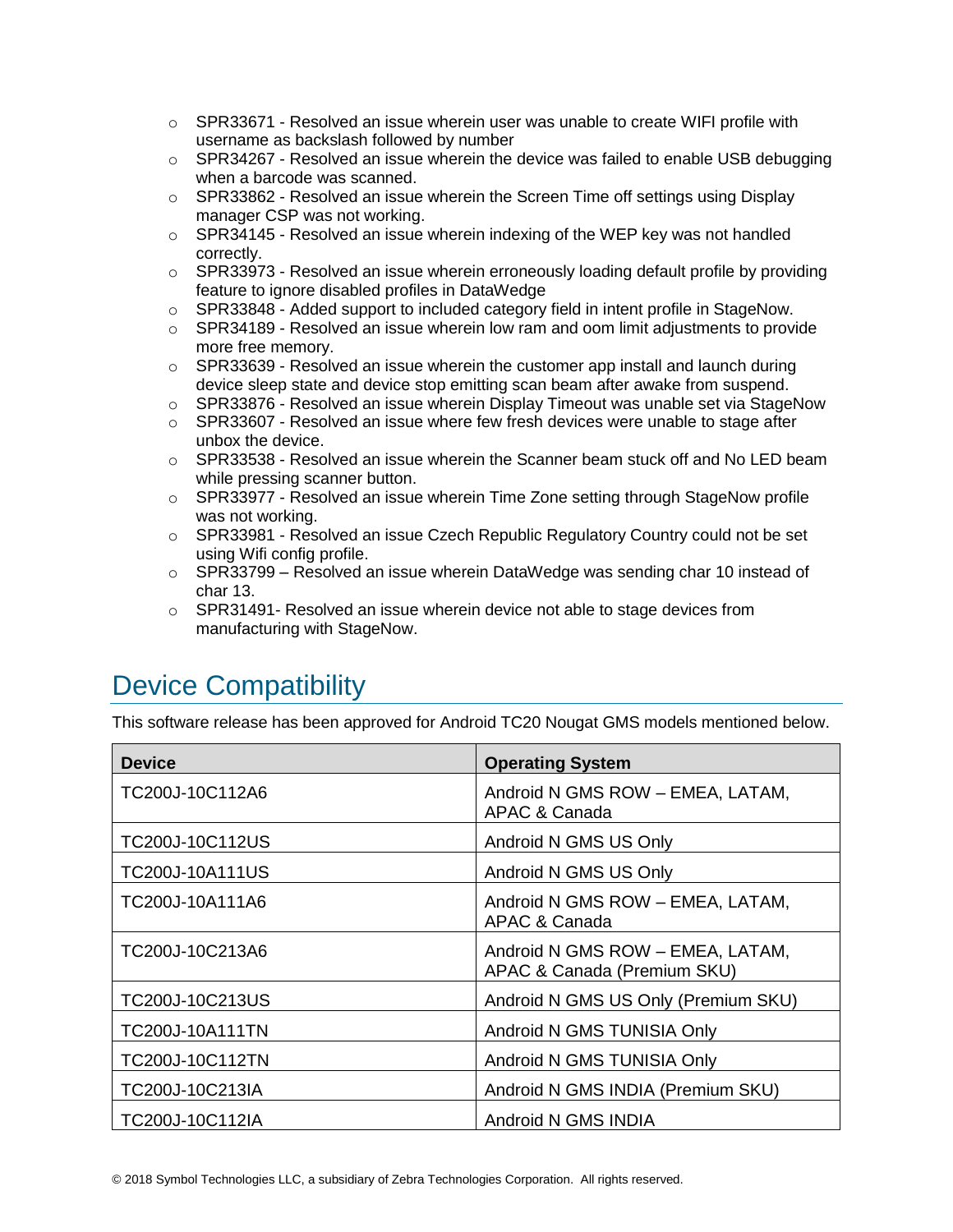| TC200J-10A111IA        | Android N GMS INDIA                                            |
|------------------------|----------------------------------------------------------------|
| TC200J-1KC111A6        | Android N GMS ROW EMEA, LATAM, APAC<br>& Canada (Keyboard SKU) |
| TC200J-1KC111IA        | Android N GMS INDIA (Keyboard SKU)                             |
| <b>TC200J-1KC111TN</b> | Android N GMS TUNISIA (Keyboard SKU)                           |
| <b>TC200J-1KC111US</b> | Android N GMS US (Keyboard SKU)                                |

This software is also approved for Android TC25 Nougat GMS models mentioned below

| <b>Device</b>   | <b>Operating System</b>          |
|-----------------|----------------------------------|
| TC25AJ-10C102A6 | Android N GMS ROW - EMEA         |
| TC25AJ-10B101A6 | Android N GMS ROW - EMEA         |
| TC25BJ-10C102A6 | Android N GMS ROW - EMEA & APAC  |
| TC25BJ-10B101A6 | Android N GMS ROW - EMEA & APAC  |
| TC25BJ-10C102IA | Android N GMS ROW - INDIA        |
| TC25BJ-10B101IA | Android N GMS ROW - INDIA        |
| TC25BJ-10C102BR | Android N GMS ROW - BRAZIL       |
| TC25BJ-10B101BR | Android N GMS ROW - BRAZIL       |
| TC25BJ-10C102TN | Android N GMS ROW - TUNISIA      |
| TC25BJ-10B101TN | Android N GMS ROW - TUNISIA      |
| TC25BJ-10C102JP | Android N GMS ROW - JAPAN        |
| TC25BJ-10B101JP | Android N GMS ROW - JAPAN        |
| TC25AJ-10C102US | Android N GMS NORTH AMERICA - US |
| TC25AJ-10B101US | Android N GMS NORTH AMERICA - US |
| TC25BJ-10B101ID | Android N GMS ROW - INDONESIA    |
| TC25BJ-10C102ID | Android N GMS ROW - INDONESIA    |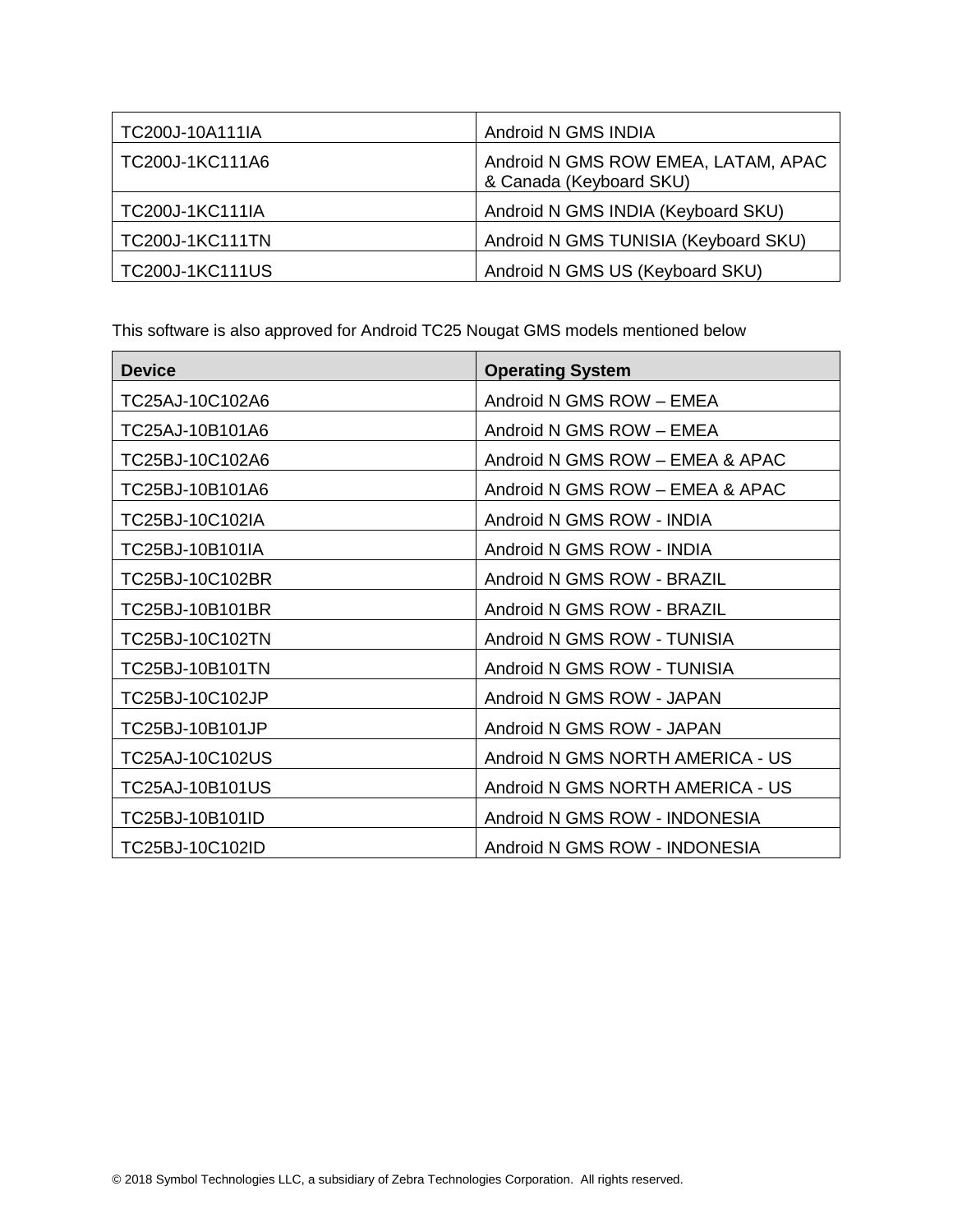# <span id="page-5-0"></span>Installation Requirements

### HW Requirements

- Windows PC running Windows 7/10 32/64 bits
- USB Type C Cable
- Micro SD Card with at least 2GB capacity (optional)

### SW Requirements

Please make sure following components are installed on your computer before commencing OS installation.

- Zebra Android USB Driver V2.2 or higher
- Android Debug Bridge version 1.0.39 or higher
- TC20/TC25 GMS Android OS Release Images

### Image Compatibility

To use this Update, the terminal must have the BSP 04-14-30-0-NG-00-M1 installed as the baseline OS.

## <span id="page-5-1"></span>Installation Instructions

### Using the "adb sideload" method

#### Assumptions

- 1. ADB installed on PC
- 2. TC20/TC25 has Developer options enabled
- 3. USB debugging ON

#### **Procedure**

- 1. Plug the TC20/TC25 into the USB & Charging Cable and then the Cable to the PC. If you have a Cradle with USB connectivity, connect it now.
- 2. You may need to pull down notification bar, and tap on the notification which says, "USB charging this device", and change it to "Transfer files".
- 3. Open Command Prompt on PC, run "adb devices" and check to see if you can see the device's serial number… If yes, proceed… if not you will need to get the PC set up with the proper drivers or install an External SD Card.
- 4. You may also get a pop up on your PC (Win 7) that you will be connected as a Portable Media Player… this can be ignored.
- 5. Entering Recovery Mode
	- a. Choice 1: In Command Prompt, type "adb reboot recovery" and click enter.
	- b. Choice 2:
		- i. Reboot and hold PTT key
		- ii. When Zebra Technologies logo appears on the screen Release the PTT Key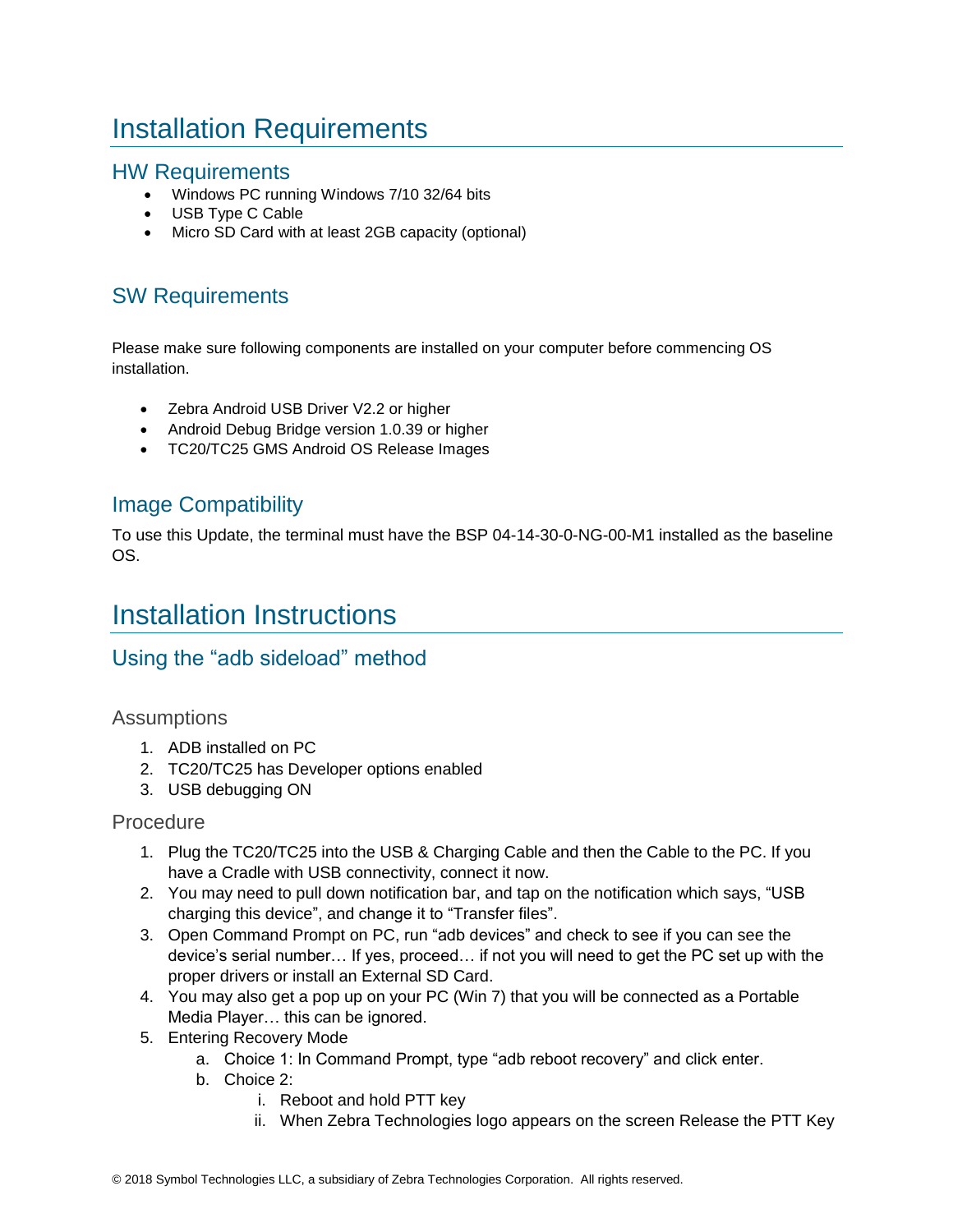- 6. Your TC20/TC25 will reboot and take you to Android Recovery screen.
- 7. To select Sideload Method
	- a. Use the Volume + and to highlight, "Apply update from ADB" and press the Power Key to select it
- 8. With your Command Prompt, open, type "adb sideload" and add a space and then drag and drop the zip file which you want to apply to the device and press enter.
	- a. When the file download starts, the command window will show progress with a percentage completed.
	- b. Device display will show a series of messages indicating it is downloading, verifying and installing the image on to the device.
- 9. After successful update, the device will auto reboot and you see Zebra on top and POWERED BY android at the bottom and after about 10 second will transition to the TC20/TC25 Touch Computer splash screen with 5 dancing white dots at bottom… it will stay at this screen for up to 4 minutes and then present the "Welcome Screen".
- 10. To make sure the OS Patch Update took place, once the initial setup is complete;
	- a. Go to "Settings" and scroll down to "About phone" and look at the "Build number". It should state "04-14-30-0-NG-00-M1-U04-STD" and the Patch Version should indicate as "4".
- 11. Now you are all set to use your TC20/TC25.

### Using External SD Card

- 1. Plug the TC20/TC25 into the USB & Charging Cable and then the Cable to the PC. If you have a Cradle with USB connectivity, connect it now.
- 2. You may need to pull down notification bar, and tap on the notification which says, "USB charging this device", and then change it to "Transfer files".
- 3. You may also get a pop up on your PC (Win 7) that you will be connected as a Portable Media Player… this can be ignored.
- 4. Copy the required files to the SD Card. This can be done in two ways
	- a. Copy the files to the Micro SD card with the help of a SD Adapter which gets inserted to the SD slot of your PC/Laptop/SD Writer.
	- b. Directly transfer files to the Micro SD card which is inserted in to the back of the device. Please refer to the user guide on how to open the back door and inserting the SD card to the device.
- 5. Entering Recovery Mode
	- a. Choice 1: In Command Prompt, type "adb reboot recovery" and click enter.
	- b. Choice 2:
		- i. Reboot and hold PTT key
		- ii. When Zebra Technologies logo appears on the screen Release the PTT Key
- 6. Your TC20/TC25 will reboot and take you to Android Recovery screen.
- 7. Applying update via External SD card
	- a. Use the Volume + and to highlight select option to "Apply update from SD card" and press the Power Key to select it
	- b. Use the Volume + and to highlight package to be installed (downloaded Zip file) and press the Power Key to select it.
- 8. After successful update, the device will auto reboot and you see Zebra on top and POWERED BY android at the bottom and after about 10 second will transition to the TC20/TC25 Touch Computer splash screen with 5 dancing white dots at bottom… it will stay at this screen for up to 4 minutes and then present the "Welcome Screen".
- 9. To make sure the OS Update took place, once the initial setup is complete;